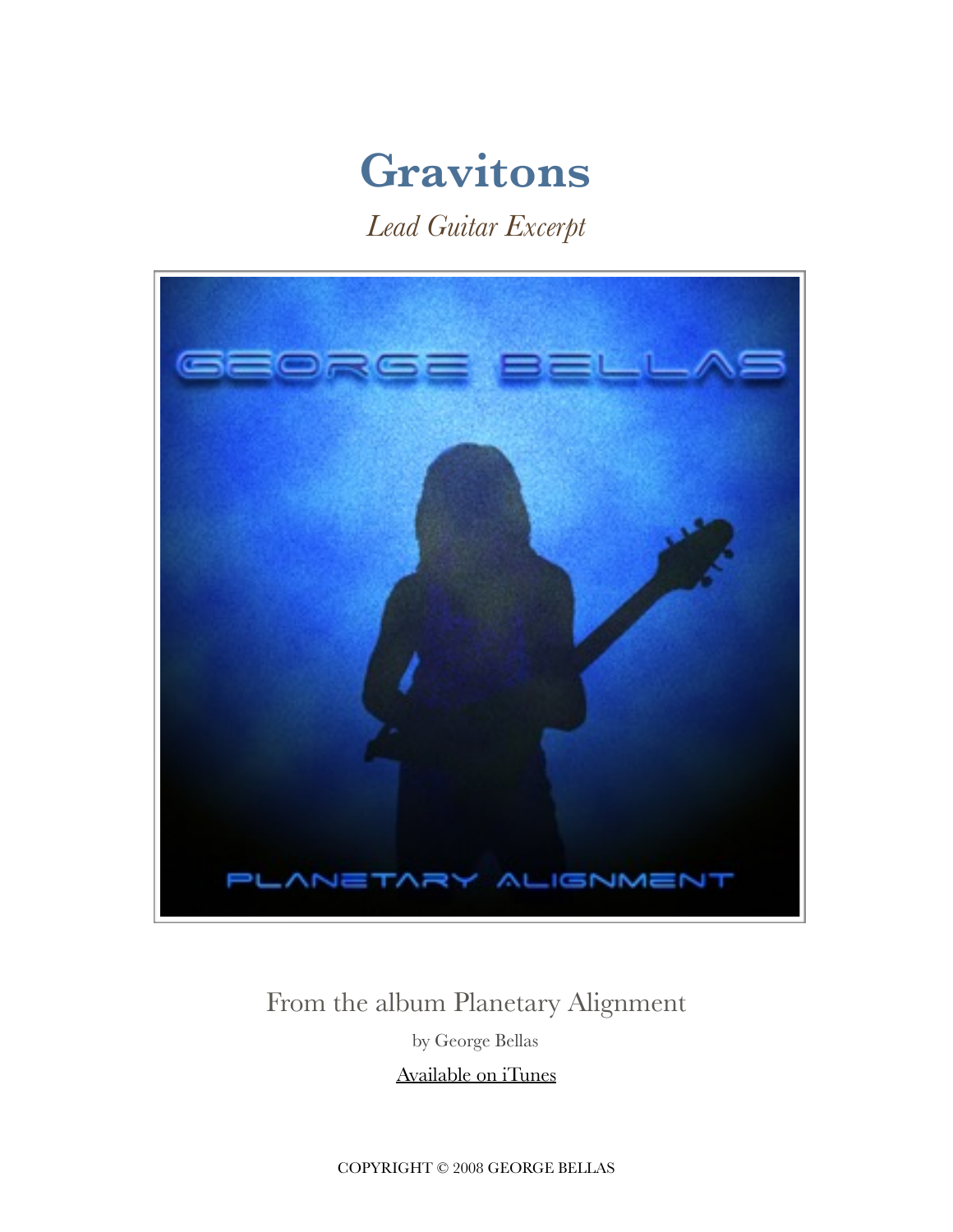# **Gravitons**

*Lead Guitar Excerpt*



#### *Transcription Notes*

Gravitons is the 8th composition on the 2008 album Planetary Alignment by George Bellas. This composition utilizes a variety of tonal and atonal elements. The score begins at 37secs with Theme A in 7/4 being played on guitar using various articulations. Theme B enters with a barrage of thirty-second notes in 27/16 over bitonal chord structures and a highly syncopated rhythm section underneath. Theme C is a victorious sounding section in 7/4 which uses the introduction harmonies and rhythm but now with added melody. Section D occurs about halfway through the composition and is in 19/16 with a lyrical melody on top of tonal harmonies. A four measure period in 5/8 is used to return to the beginning of Section D and then used again to recapitulate straight into Section B. Section A is completely omitted in the recapitulation. The composition closes with the triumphant Theme C leading into a brief Coda in 6/8.



COPYRIGHT © 2008 GEORGE BELLAS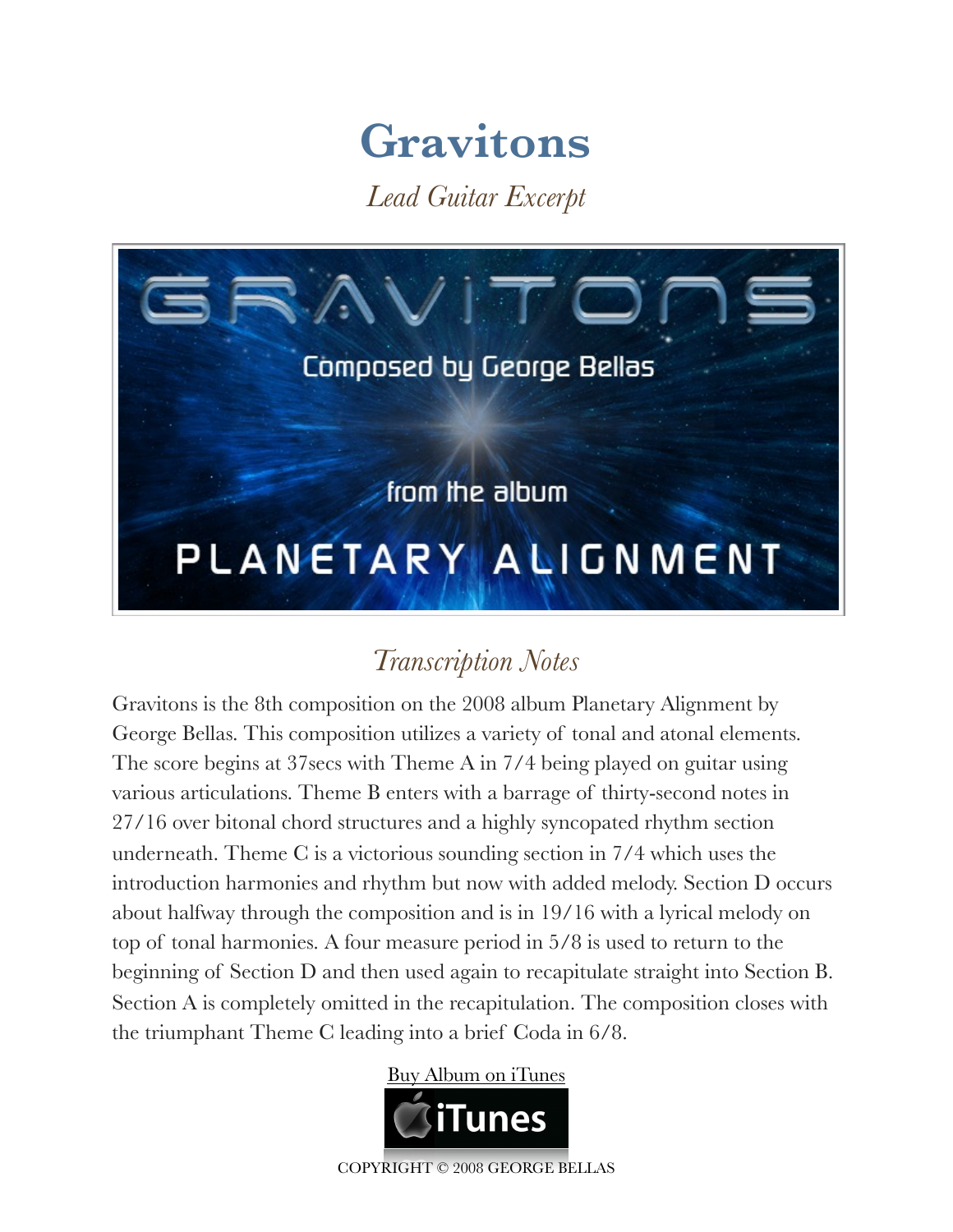

Copyright © 2008 George Bellas. All Rights Reserved.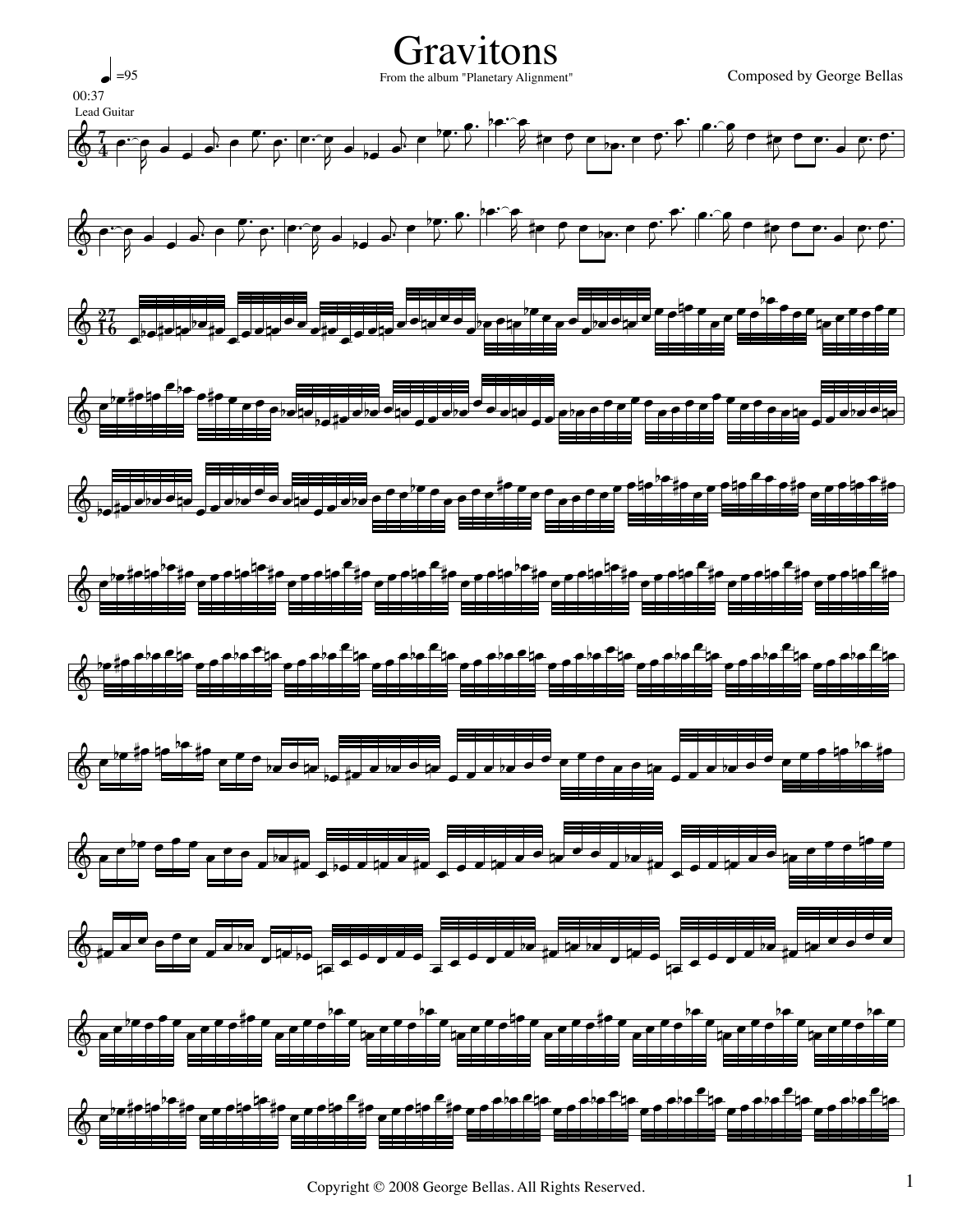





















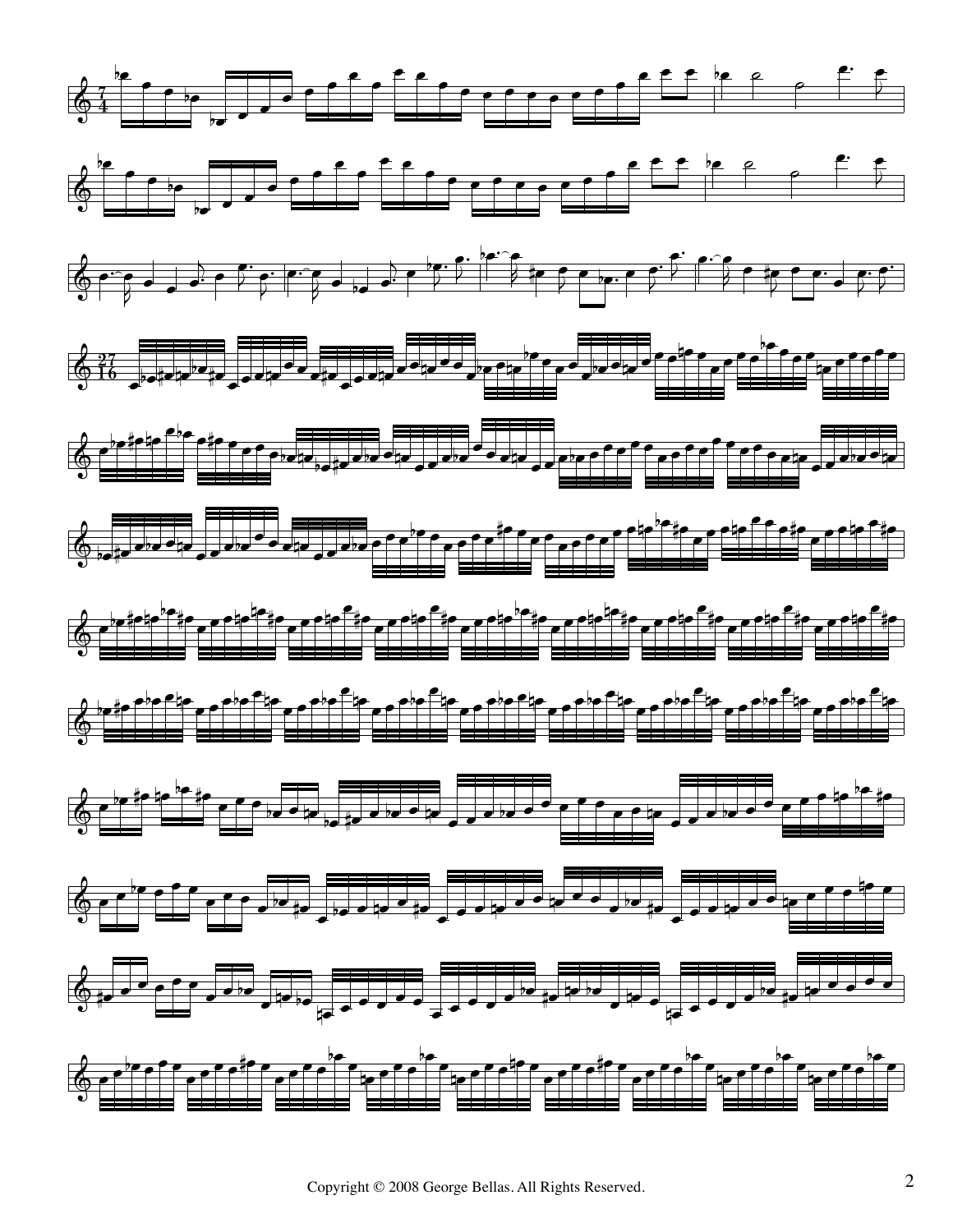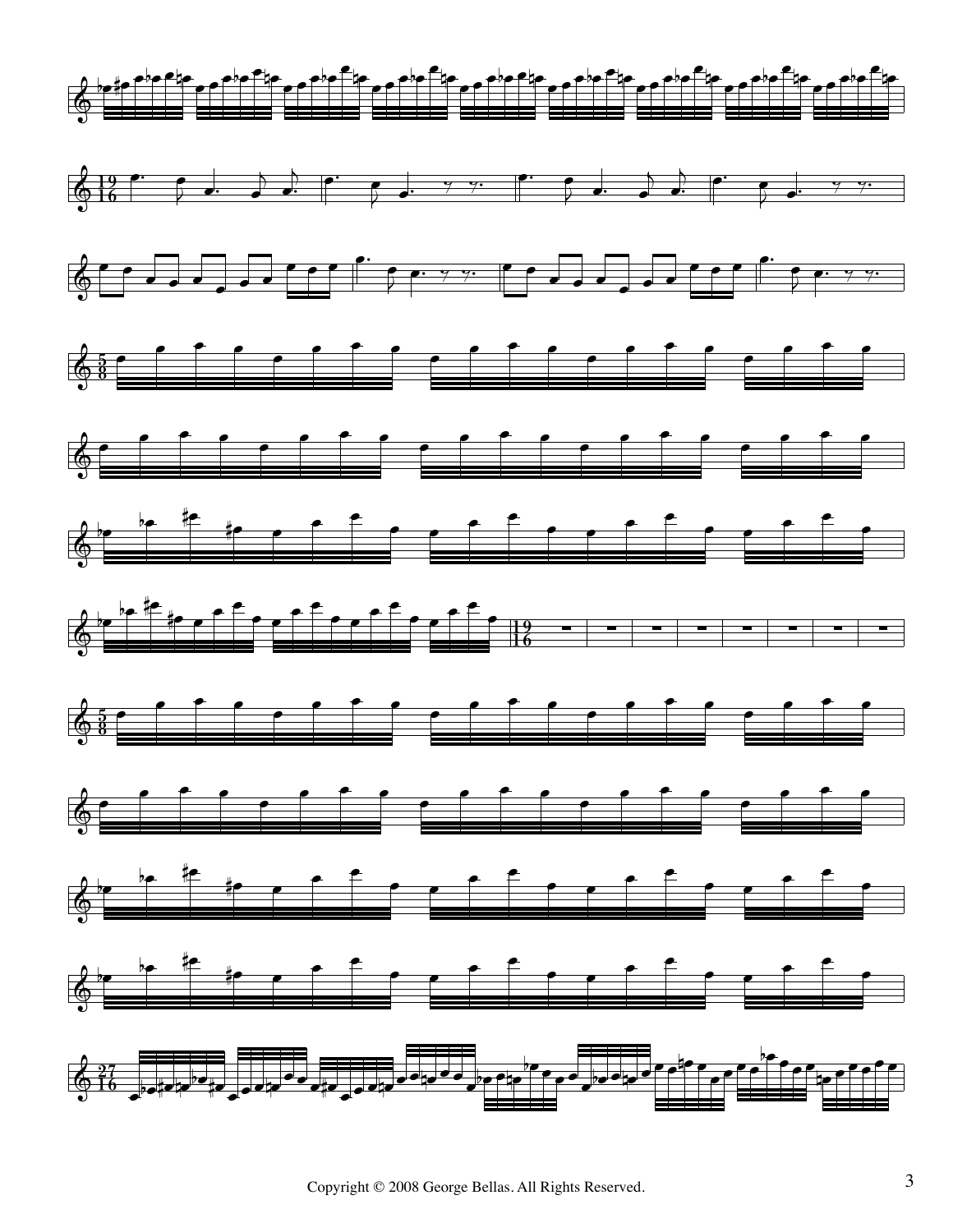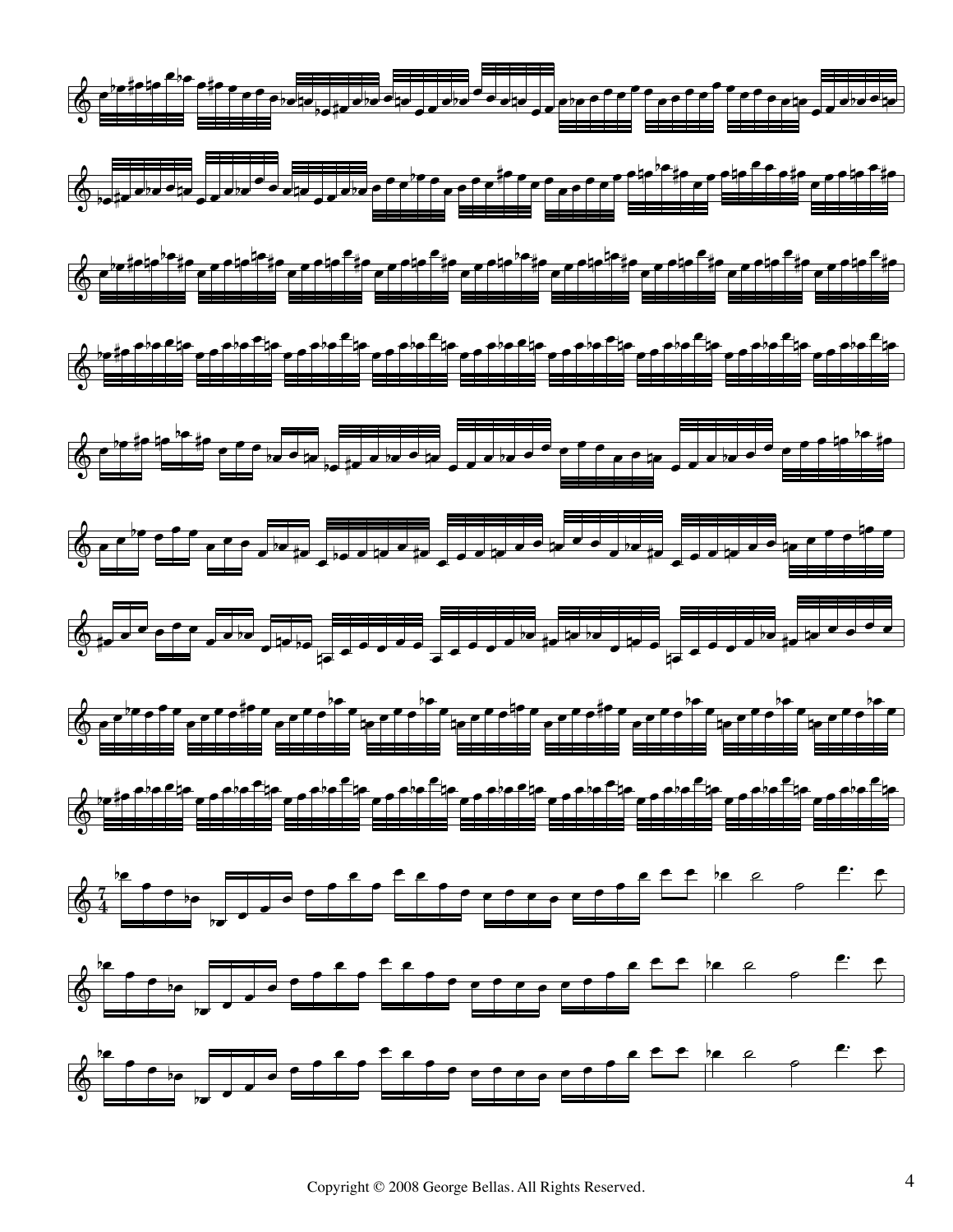